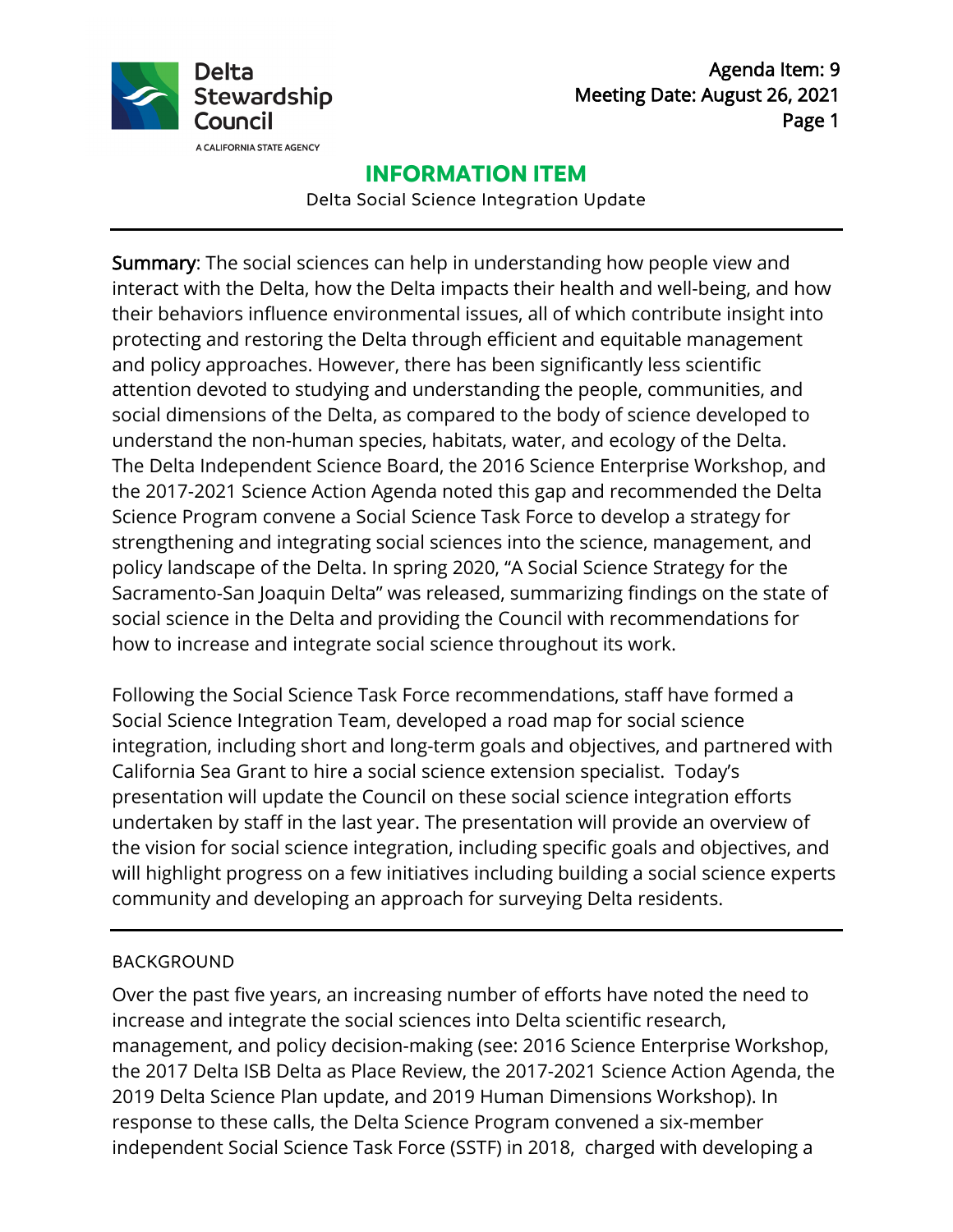strategy for strengthening and integrating social sciences across the Bay-Delta science, management, and residential communities and throughout the Council's activities. The SSTF's final report, "A Social Science Strategy for the Sacramento-San Joaquin Delta," was released in April 2020 and provided three key findings on the state of social science in the Delta, with recommendations regarding how to address each challenge. The findings include:

- (1) A need for further investment in social science capacity and research;
- (2) A need for a long-term vision for social science research integration; and

(3) A need to integrate social science into the adaptive management decisionmaking process in the Delta.

Within each finding, the SSTF provided broad recommendations to overcome identified challenges and guide efforts toward social science integration. The Council have used these recommendations to develop actionable objectives. The main difference between an Action Item staff report and an Information Item staff report is the upfront expectation that an action or decision will be made by the Council. A staff report presents information that the Council may or may not want to make a decision and will likely result in a direction to staff; with an Action Item, the expectation is the Council will make a decision and may offer additional direction to the staff.

# VISION FOR SOCIAL SCIENCE INTEGRATION

Council staff have developed three overarching goals which are directly responsive to the SSTF recommendations and outline areas of focus for social science integration efforts. Within each of these goals, specific objectives have been developed:

# Goal 1: Outreach and Network-Building:

- Objective 1: Build widespread awareness and uptake of the Social Science Strategy
- Objective 2: Establish and coordinate an external network of social scientists

# Goal 2: Social Science Capacity and Integration:

- Objective 3: Enhance funding for social science
- Objective 4: Enhance internal coordination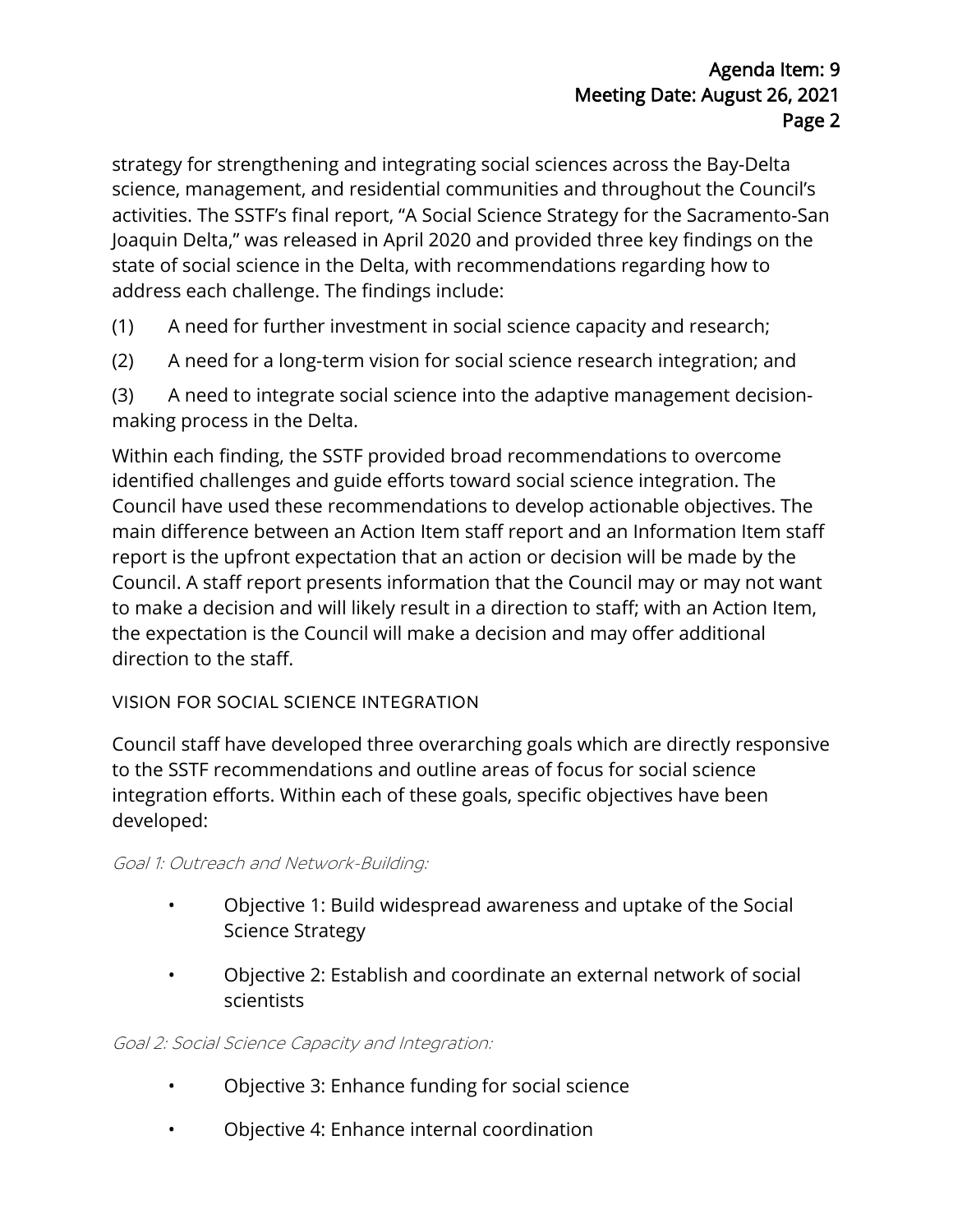- Objective 5: Enhance internal capacity
- Objective 6: Integrate social sciences into the Delta Science Strategy

#### Goal 3: Social Science Knowledge Development and Implementation:

- Objective 7: Collaboratively develop a conceptual framework for the Delta as a social-ecological system
- Objective 8: Identify social indicators
- Objective 9: Identify actions for further implementation of the Social Science Strategy
- Objective 10: Develop and measure metrics of success for social science integration
- Objective 11: Integrate social science concepts and practices into Council initiatives

To evaluate progress on these goals and objectives, staff have developed metrics, including 20 internal benchmarks. These metrics will be reviewed, assessed, and updated annually based on adaptive management principles, ensuring that social science integration is a robust process that improves over time through continuous learning and evaluation.

#### Progress Updates on Social Science Implementation

Over the past year, social science integration efforts across the Council and the broader Delta collaborative science community have resulted in progress advancing multiple objectives within each goal.

## GOAL 1: OUTREACH AND NETWORK BUILDING

Substantial efforts have been made to communicate findings from the SSTF and share the social science integration goals and objectives to Delta collaborative science and interagency policy venues. Outreach efforts have focused on raising awareness of the SSTF process and final report, soliciting input and feedback on integration goals and objectives, and building collaboration and support for implementing this work.

Additionally, the Council has launched an effort to build a network of social science scholars and practitioners, the "Bay-Delta Social Science Community of Practice" (CoP), who are interested in investigating the human dimensions of the Bay-Delta. The key purposes of the CoP are to build more expertise and capacity across a wide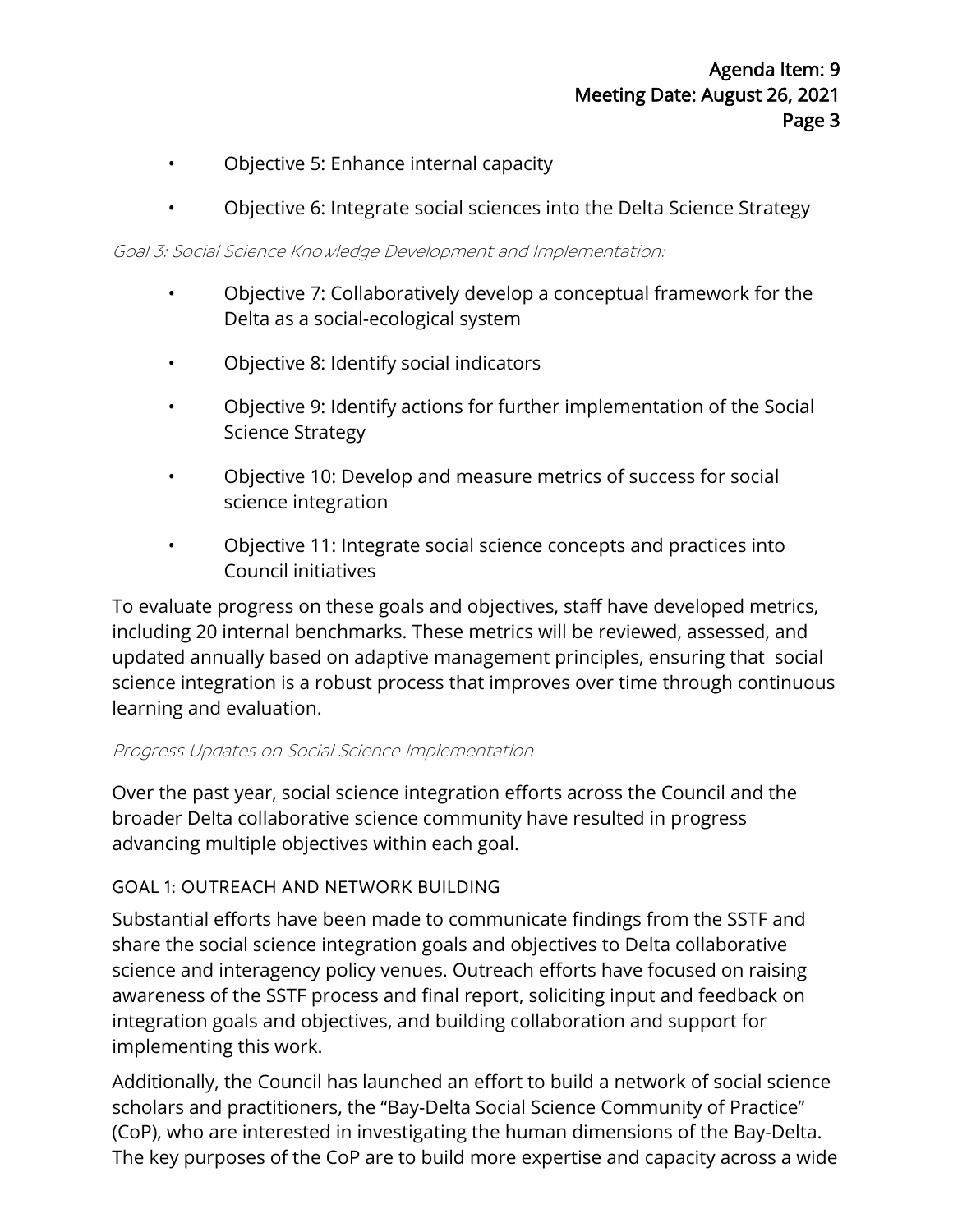# Agenda Item: 9 Meeting Date: August 26, 2021 Page 4

range of social science disciplines and to facilitate collaboration and coordination among social science experts and between social and natural scientists working in the Bay-Delta. The CoP aims to advance "One Estuary, One Science" by ensuring that social and behavioral sciences and interdisciplinary perspectives are fully integrated into the collaborative science landscape. A CoP kickoff event was held at the Bay-Delta Science Conference in April 2021, where more than 70 attendees gathered, vocalizing support for building a social science community and discussing the objectives and scope of this community's work (CoP Kickoff Meeting Summary).

Based on input from event participants and follow up outreach, the CoP will focus on: (1) providing forums to present and communicate applied social science research findings (e.g., workshops, symposia, public brown-bag seminars); (2) synthesizing past social science and humanities research in the Bay-Delta and other comparative complex social-ecological systems; (3) collaborating to develop research priorities for social science and interdisciplinary investigations in the Bay-Delta; and (4) designing longitudinal data collection efforts to better understand human well-being and monitor social change in the estuary over time. The first public brown-bag seminar series emerging out of the CoP efforts will take place virtually in Fall 2021, featuring four talks on different aspects of environmental justice (Seminar Series flyer).

# GOAL 2: SOCIAL SCIENCE CAPACITY AND INTEGRATION

In addition to external coordination and capacity building, internal coordination and capacity building is also under way. Staff have developed a cross-divisional Social Science Integration Team (SSIT), comprising of staff representing the planning division, science program, and executive division at the Council. The SSIT that meets regularly to advance strategic integration goals and objectives and work through opportunities and barriers to integrate social science perspectives into Council initiatives.

Multiple new staff have backgrounds in different social science and humanities disciplines, contributing diverse subject matter expertise on different ways to incorporate social dimensions of the Delta into the Council's work. Capacity has also been expanded by partnering with California Sea Grant to develop a new social science extension specialist position, who will focus on building better understandings for the Delta communities and bridging between academic social sciences and management and policy needs. Additionally, new appointees to Delta science advisory bodies, including the Delta Independent Science Board and the Delta Science Program's Science Advisory Committee, include scholars from multiple social science disciplines (e.g. political science, economics, American studies, environmental justice). Currently, Council staff are working to build a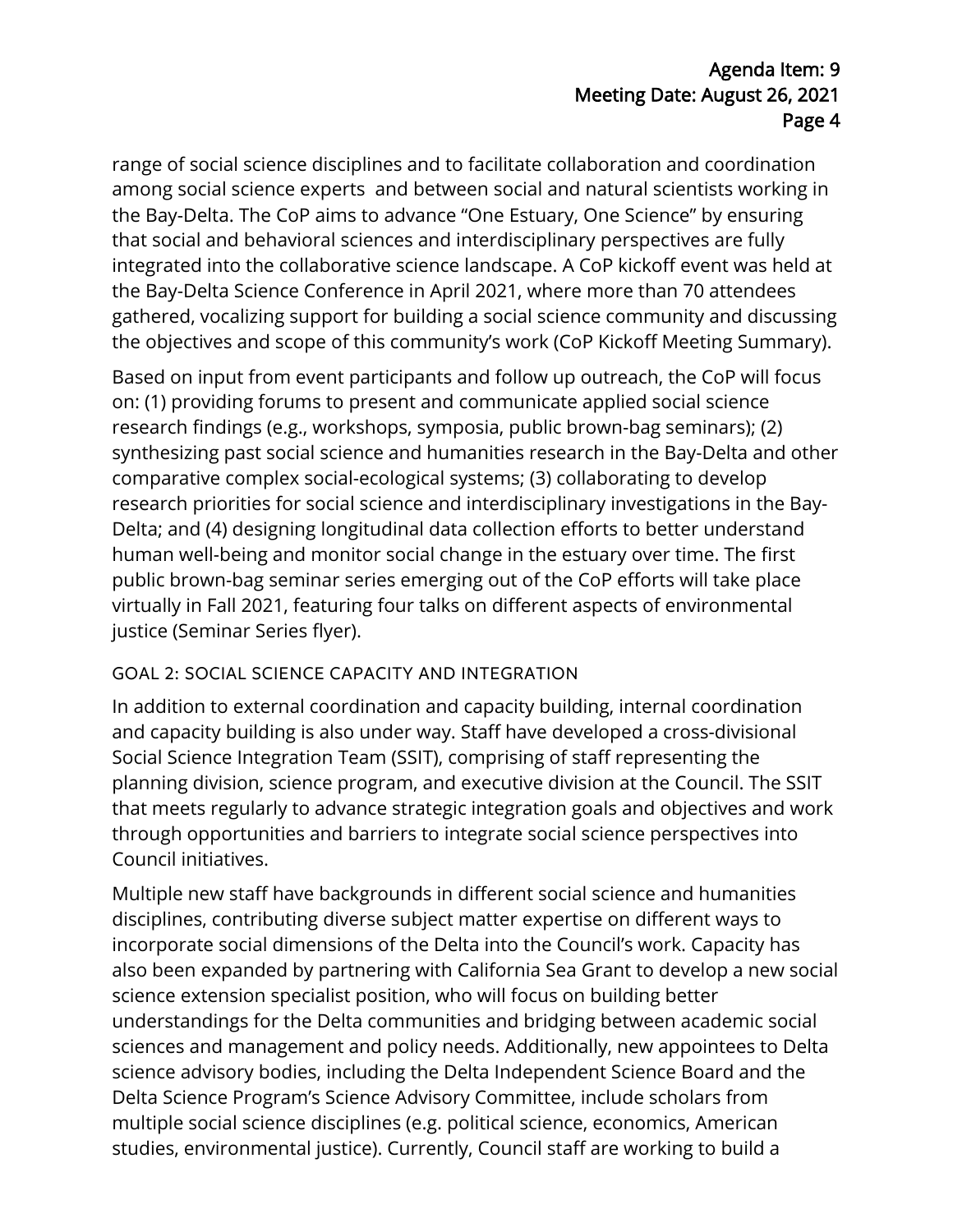repository of relevant resources and literature to better understand the best available social science on multiple topics relevant to the Council's work.

With regards to enhancing funding for the social sciences, the Delta Science Program's 2020 Proposal Solicitation Notice included a new call for integrated social-ecological systems proposals, seeking to fund more interdisciplinary research. Despite this effort to solicit more social and interdisciplinary science proposals, the SSIT and Delta Science Program acknowledge that relatively few successful projects fully integrated a social science perspective. Staff are currently analyzing barriers to funding social or interdisciplinary science projects and are planning for greater efforts to improve interdisciplinarity represented in future funding opportunities.

To integrate with the Delta Science Strategy, the newly developed Social Science CoP has been leveraged to increase social science representation and social or interdisciplinary science research priorities in the update to the Science Action Agenda (SAA), currently underway. Multiple Management Needs in the new SAA emphasize a growing interest in understanding the social aspects of the Delta (i.e., improve coordination and integration of largescale experiments, data collection, and evaluation across scales and institutions; expand multi-benefit approaches to managing the Delta as a social-ecological system; build and integrate knowledge on social processes and human behavior to support effective and equitable management; and assess and anticipate climate change impacts to support successful adaptation strategies).

## GOAL 3: SOCIAL SCIENCE KNOWLEDGE DEVELOPMENT AND IMPLEMENTATION

Early-stage efforts have begun to develop more social science knowledge specific to the Bay-Delta. Specifically, staff are strengthening collaborations with other estuarine systems (e.g., Puget Sound, Chesapeake Bay, Everglades) to explore interdisciplinary conceptual frameworks that help to articulate relevant linkages between the human and natural components of estuarine systems. The SSIT is also collaborating with the San Francisco Estuary Partnership through their Estuary Blueprint Update process to build coordinated social science integration efforts across the estuary.

Additionally, the SSIT is beginning to develop an approach for surveying Delta residential households to collect more demographically-representative data on residents' values, attitudes, opinions, and concerns about the Delta as an evolving place and current and anticipated climate change risks. This survey is intended to serve as a pilot to develop a longitudinal data collection approach to measure indicators of human well-being and monitor social-ecological change in the estuary over time. To inform the development of this survey, past survey efforts of Delta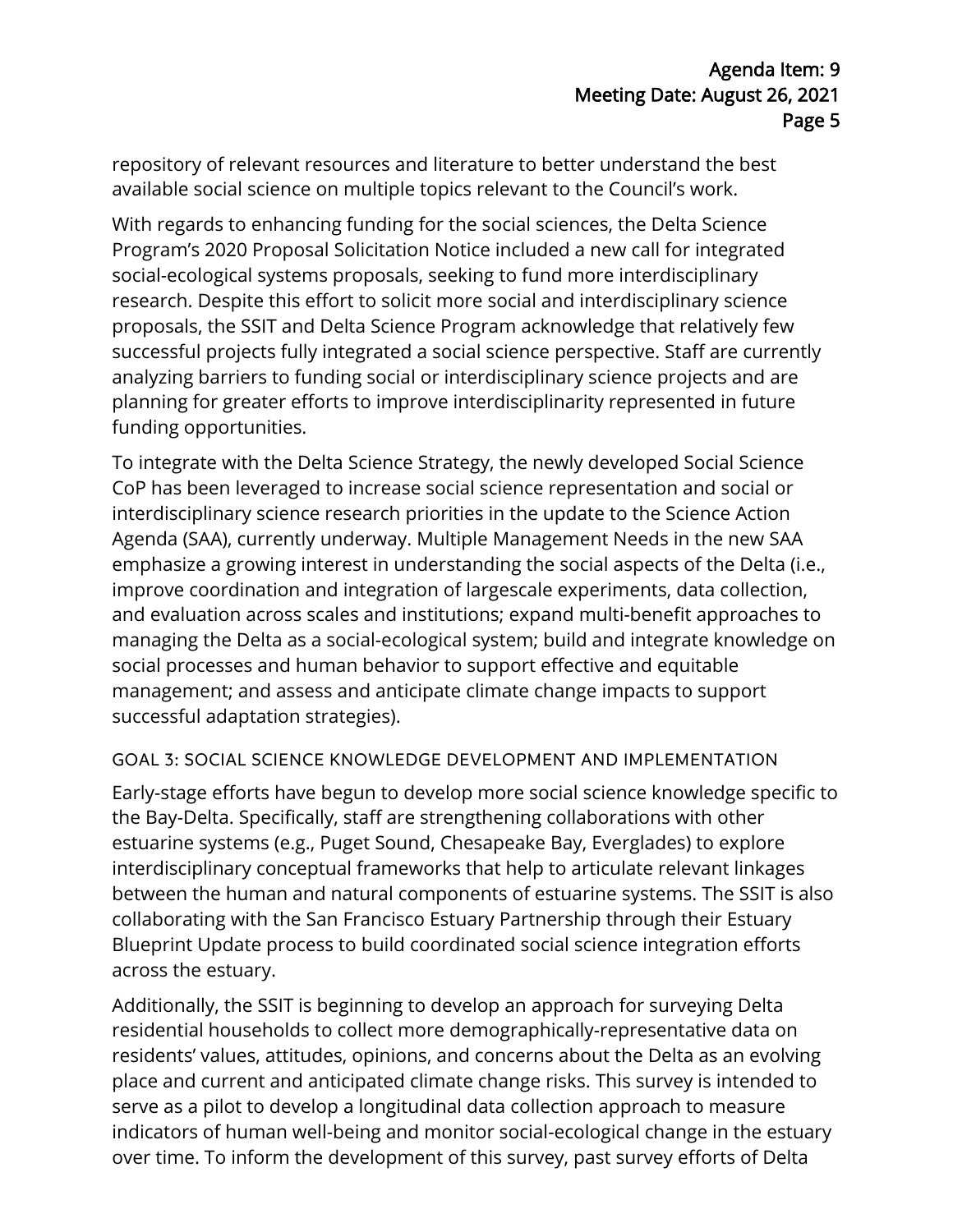communities are being reviewed and synthesized to compile available historical data and identify trends and gaps. Thus far, the team has identified and reviewed 19 surveys fielded to Delta stakeholders in the past 25 years.

Key findings indicate that existing data over-samples the easiest-to-reach and most engaged communities who live, work, and recreate in the Delta, and vastly underrepresent the full population of the region. These surveys have predominantly focused on specified target populations, most commonly recreationalists (e.g. fishers, boaters, trail users), which inhibits the generalization of survey findings to other, equally important, sub-populations. Additionally, there are several topics and sub-populations for which there has been little to no systematic quantitative data collection efforts. These gaps include limited attention to Secondary Zone residents and agricultural communities, few measurements of attitudes toward or knowledge of environmental issues (e.g., risk perceptions, climate change literacy) or environmentally relevant behaviors (e.g. stewardship behavior, individual climate adaptation), and very little attention toward fundamental components of the socialecological resiliency, including housing stability, employment, food security, and access to healthy living environments, including clean air and drinking water. The next steps of survey development will engage a collaborative group of social scientists, Delta stakeholders, and interagency scientists and planners to provide input on .

Finally, the SSIT staff are working to integrate social science tools and approaches into ongoing Council initiatives, including the Delta Adapts Adaptation Strategy, the Environmental Justice Issue Paper, and the implementation of the Public Participation Plan. These efforts include recruiting social science scholars and experts to serve on advisory groups, integrating participatory research approaches and ethical review practices when information or data are being collected from human subjects, and integrating theory from public administration and environmental governance disciplines to inform ongoing efforts to improve public participation.

QUESTIONS FOR COUNCIL DISCUSSION:

- 1. What does success for social science integration look like? Are there other objectives that we should include in the social science integration vision or additional outcomes we should measure to track progress?
- 2. What types of social science integration activities (e.g., a survey of Delta residents, funding new research, synthesis, community of practice development, student/ staff training opportunities, outreach, and communications) would you like to see prioritized?